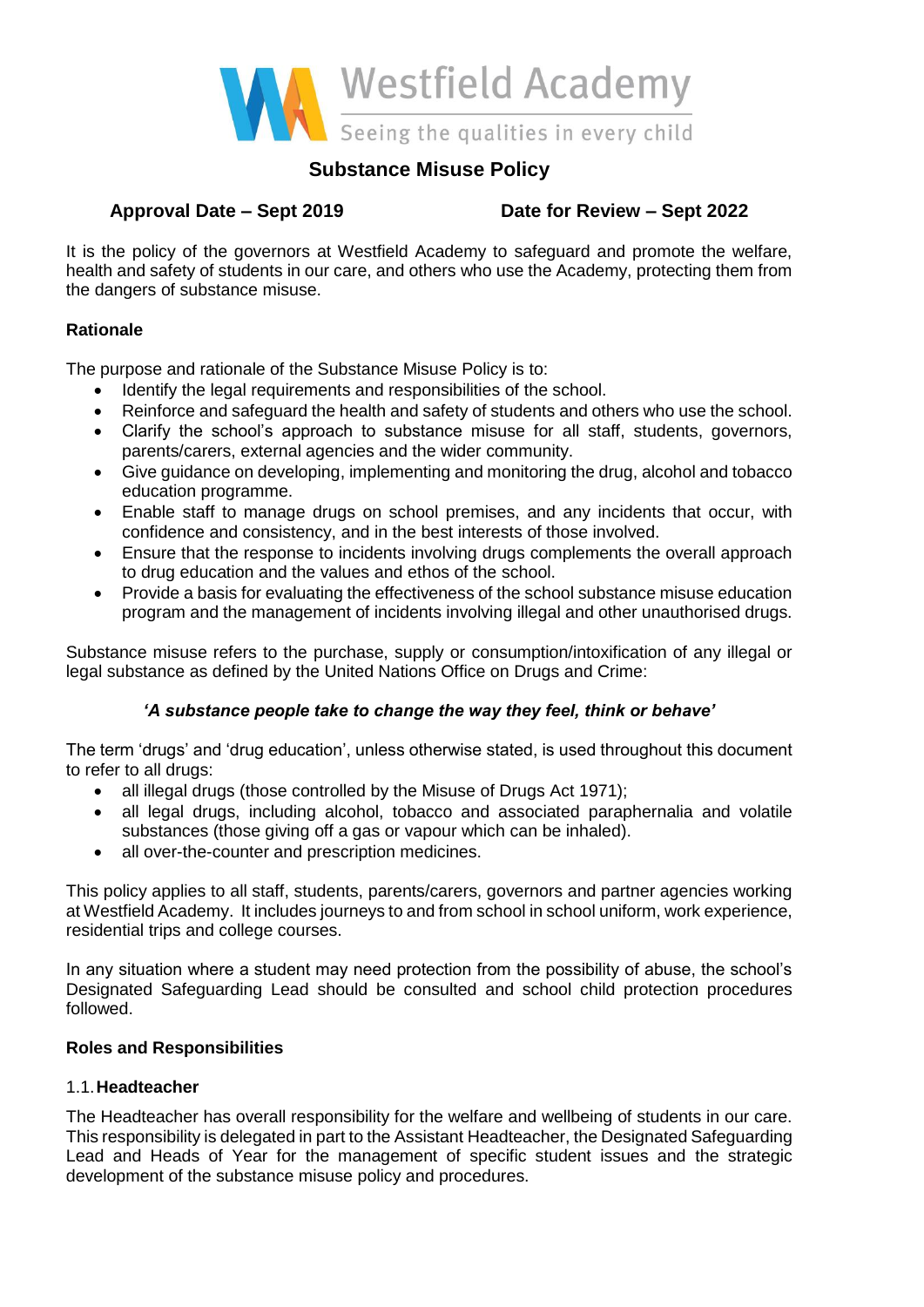## **1.2 Assistant Headteacher**

- Monitors the curricular dimensions of Substance Misuse and Drug Education.
- Monitors pastoral support and consistency of approach provided by Heads of Year
- Coordinates appropriate response to incidents of substance misuse.
- Ensures that the Headteacher and Governors (Student Matters Committee) are informed of current issues and provision.
- Ensures the policy is regularly updated and reviewed.

## **1.3. Teachers and Support Staff**

Any member of staff with an issue or concern relating to substance misuse should immediately discuss it with a senior member of staff or Head of Year. Allegations of substance misuse must always be given the highest priority and referred immediately.

## **1.4 Governors**

The school governors will review this policy in line with the review policy timetable. They will also be involved in disciplinary proceedings as and when needed.

## **Related Documents**

Appendices

Appendix 1 – Curriculum Provision for Substance Misuse and Drug Education. Appendix 2 – Management of Substance Misuse and Drugs in School

## Other Documents:

This policy has been written, taking into account national and local guidance, in particular, guidance from the DFES ref: 00001-2012

This policy should be considered in conjunction with other written policies on behaviour, health and safety, healthy schools, school visits and safeguarding & child protection.

# **Monitoring**

- This policy and its implementation will be monitored by the Assistant Headteacher and the governors' Student Matters Committee with responsibility and overview for the welfare of students.
- Report from Assistant Headteacher.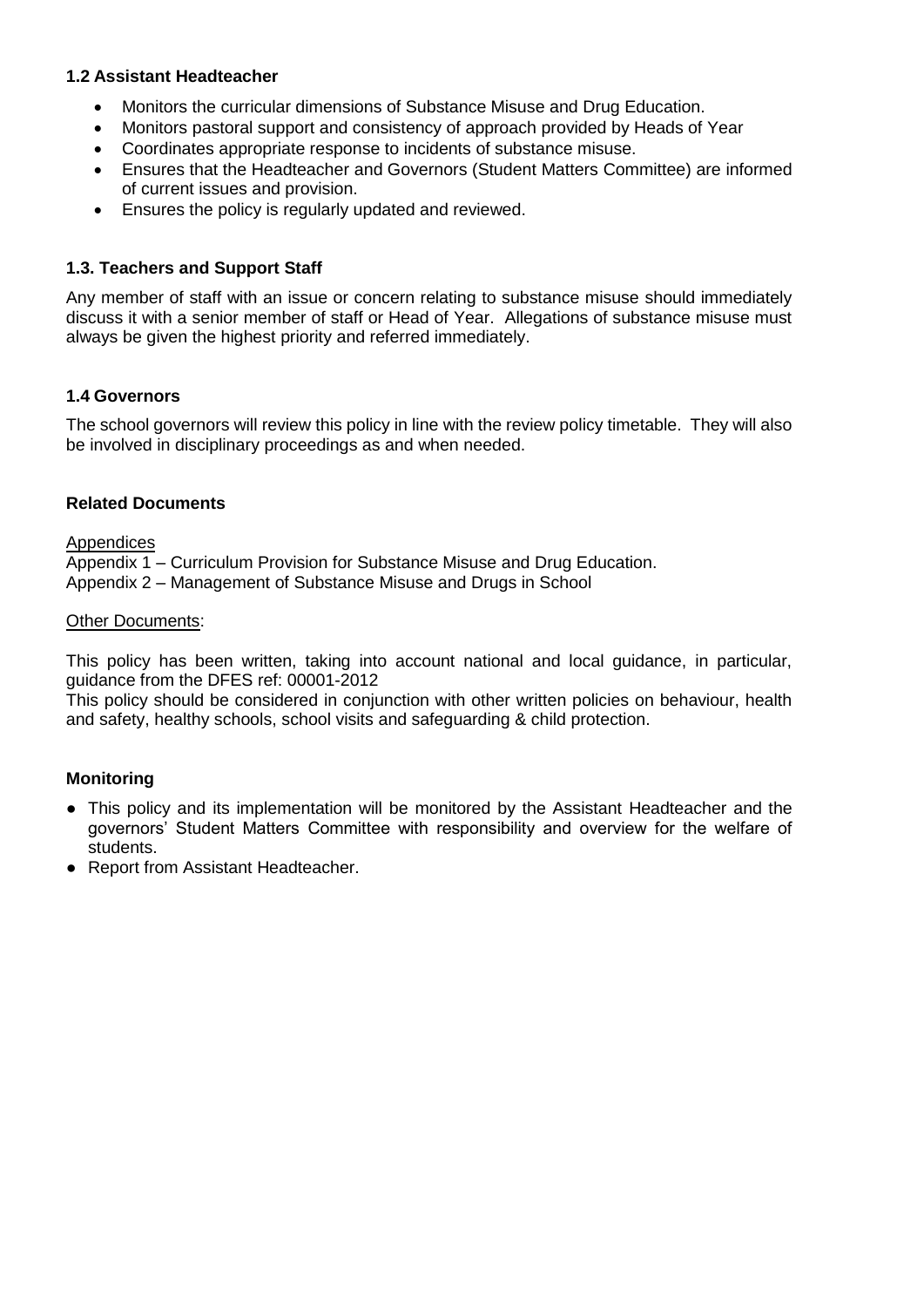## **Appendix 1 - Curriculum Provision for Substance Misuse and Drugs Education**

## **The school delivers a balanced curriculum which:**

- promotes the spiritual, moral, cultural, mental and physical development of students at the school and of society;
- prepares students at the school for the opportunities, responsibilities and experiences of adult life.

Substance misuse and drug education is a major component of drug prevention and is an important aspect of the school curriculum. Its aim is to provide opportunities for students to develop their **knowledge, skills, attitudes** and understanding about drugs and appreciate the benefits of a healthy lifestyle, relating this to their own and others' actions. It aims to:

(i) Increase students' **knowledge** and understanding and clarify misconceptions about:

- the short- and long-term effects and risks of drugs;
- the rules and laws relating to drugs:
- the impact of drugs on individuals, families and communities;
- the prevalence and acceptability of drug use among peers;
- the complex moral, social, emotional and political issues surrounding drugs.

(ii) Develop students' personal and social **skills** to make informed decisions and keep themselves safe and healthy, including:

- assessing, avoiding and managing risk;
- communicating effectively;
- resisting pressures;
- finding information, help and advice;
- devising problem-solving and coping strategies;
- developing self-awareness and self-esteem.

(iii) Enable students to explore their own and other peoples' attitudes towards drugs, drug use and drug users, including challenging stereotypes, and exploring media and social influences.

Aspects of drug, alcohol and tobacco education are encompassed within the ethos of the school and are delivered through:

- Core Subjects
- Personal Development and Lessons
- Focused Health weeks
- Project/theme lessons
- Assembly time
- School Health Clinic

At Key Stage 3 (KS3), students learn more about the effects and risks of drugs and the laws relating to drugs. They learn the skills to recognise and manage risk and to resist pressures. They continue to develop the skills to make choices for a healthy lifestyle and learn about where to go for help and advice.

At Key Stage 4 (KS4), students build on their knowledge and learn more about the effects of drug misuse on family, friends, community and society. They gain greater understanding through clarifying their opinions and attitudes in discussions and debate and considering the consequences of their decisions.

Teachers may need to focus more on developing students' confidence and skills to manage situations, which require making decisions about drugs. This may include developing competence to manage medicines responsibly, staying safe and understanding and managing feelings. Teachers should pay particular attention to enabling students to seek help and support when they need it.

Drug, alcohol and tobacco education is monitored to ensure teachers deliver good quality lessons following the agreed programme, and that appropriate training is provided to help them do this. Monitoring is undertaken through a variety of means e.g. lesson observations; review of lesson plans and evaluations; gathering evidence of learning opportunities and changes in students' knowledge and understanding.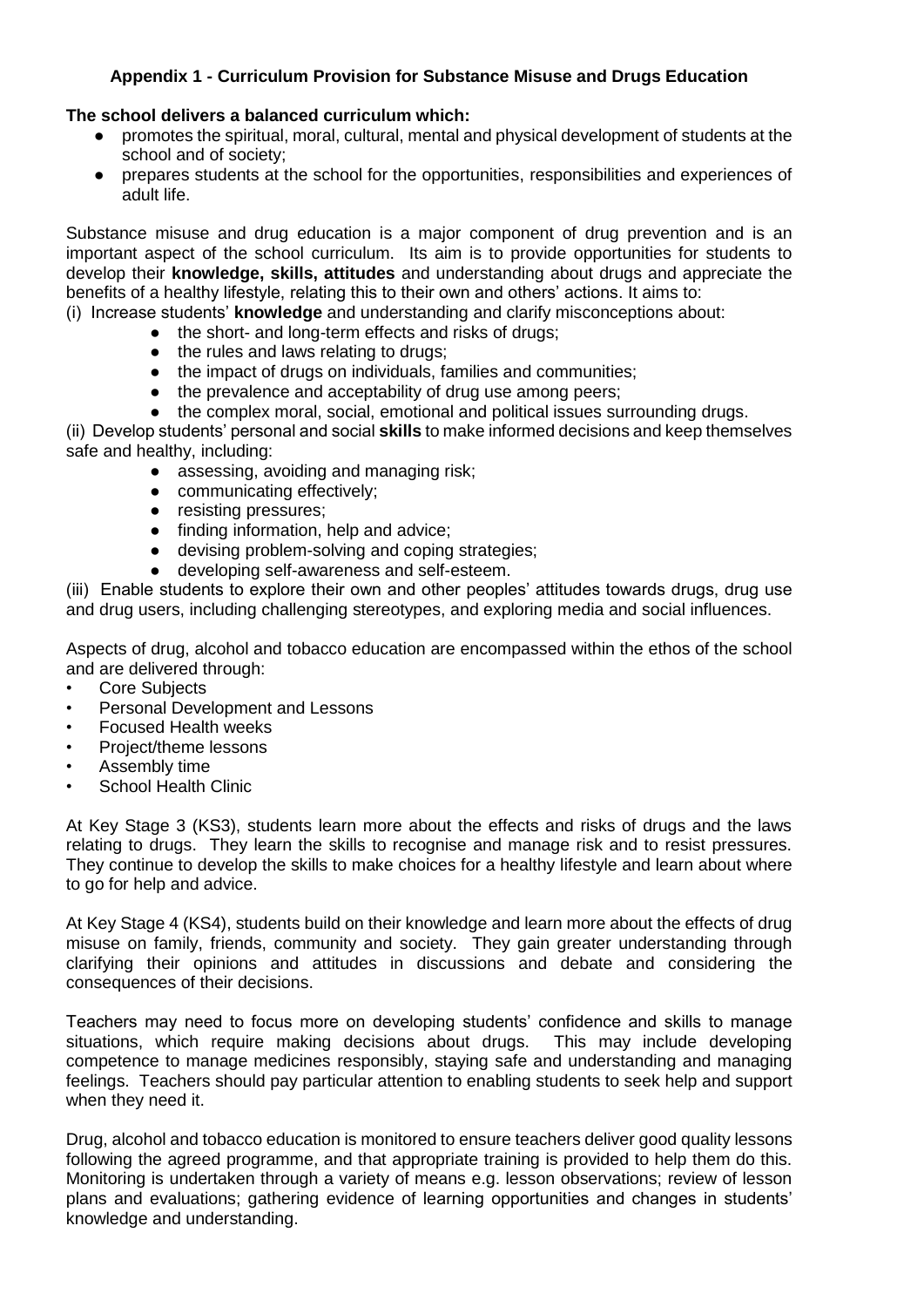The school nursing service, police, youth services and health promotion specialists support the drug, alcohol and tobacco education work done by the school. Contributors are always informed of what has gone before and what is expected of them, and their role and contribution is carefully negotiated to ensure it meets the needs of the students. A teacher is always available when visitors are working with our students. Where visitors are invited to deliver aspects of the drug, alcohol and tobacco education program, the school follows the guidance in 'School use of visitors and outside agencies in health promotion' published by the Somerset Healthy Schools Team, 2009.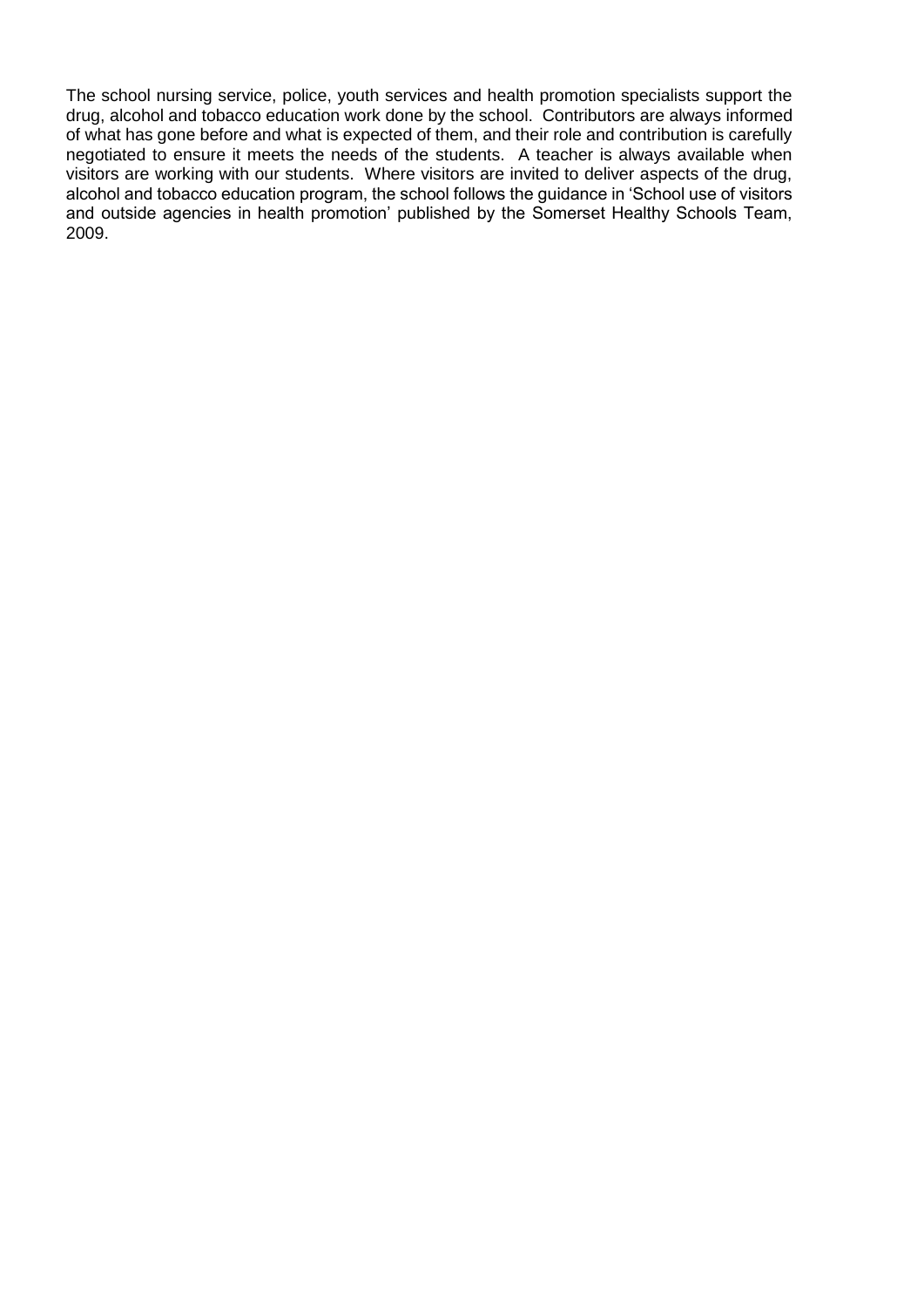## **Appendix 2 - Management of Substance Misuse and Drugs at schoo**l

#### **2.1 Searches**

The school does not need to seek consent before a search. All searches will be conducted by two adults (usually Head of Year and Senior Leadership Team). If a search is refused, staff will consider whether to call the police and the child is isolated until parent(s) arrives. Searches will be conducted in such a way as to minimise potential embarrassment or distress.

Every effort will be made to persuade the person to hand over voluntarily any drugs, in the presence of a second adult witness. Searches will be carried out when the individual refuses and the drug is believed to be illegal, and the school wishes to proceed along formal lines.

Staff may search school property, for example, students' lockers or desks, if they believe drugs to be stored there. Where consent is refused, the school will balance the likelihood that an offence has been committed against the risk of infringing the individual's privacy without just cause.

After any search involving students, the parent(s)/carer(s) will be contacted by the school, regardless of whether the result of the search is positive or negative.

In taking temporary possession and disposing of suspected illegal drugs staff will:

- Ensure that a second adult witness is present throughout.
- Seal the sample in a plastic bag and include details of the date and time of the seizure/find and witness present.
- Store it in the school safe.
- Without delay notify the police, who will be asked to collect it and then store or dispose of it.
- Record full details of the incident, including notes of any discussions with the students. These should include date, time place and people present. The police incident reference number should also be included.

Staff should not attempt to analyse or taste unknown substances. Police may advise on analysis and formal identification.

If formal action is to be taken against a student, the police will make arrangements for them to attend a local police station accompanied by an appropriate adult for interview. Only in exceptional circumstances should arrest or interviews take place at school. An appropriate adult should always be present during interviews, preferably a parent/carer or duty social worker.

## **2.2 Legal Drugs**

The police will not always necessarily be involved in incidents involving legal drugs, but the school will inform trading standards or police about the inappropriate sale or supply of tobacco, alcohol or volatile substances to students in the local area.

## **2.3 Alcohol and tobacco**

In keeping with our National Healthy School Standard, and Somerset County Council policy, Westfield Academy is a no-smoking site. The no-smoking policy applies to all visitors to the school, for example, parents, suppliers, supply or temporary staff and contractors.

Parents/carers will be informed that the alcohol/tobacco and all associated smoking paraphernalia has been disposed of. In cases where a Fixed Term Exclusion is necessary, items will be disposed of once this has taken place.

## **2.4 Disposal of drug paraphernalia**

Needles or syringes found on school premises will be placed in a sturdy, secure container, using gloves. A tin is kept in the Finance Office for this purpose, out of reach of students. Used needles and syringes will be disposed of appropriately and not put in domestic waste.

## **2.5 Medicines**

Students under 16 should not bring any medication to school unless accompanied by a letter from their parent/guardian giving permission and indicating dosage. **Where it is necessary for a student to take medication during a school day, parents MUST inform the Head of Year in**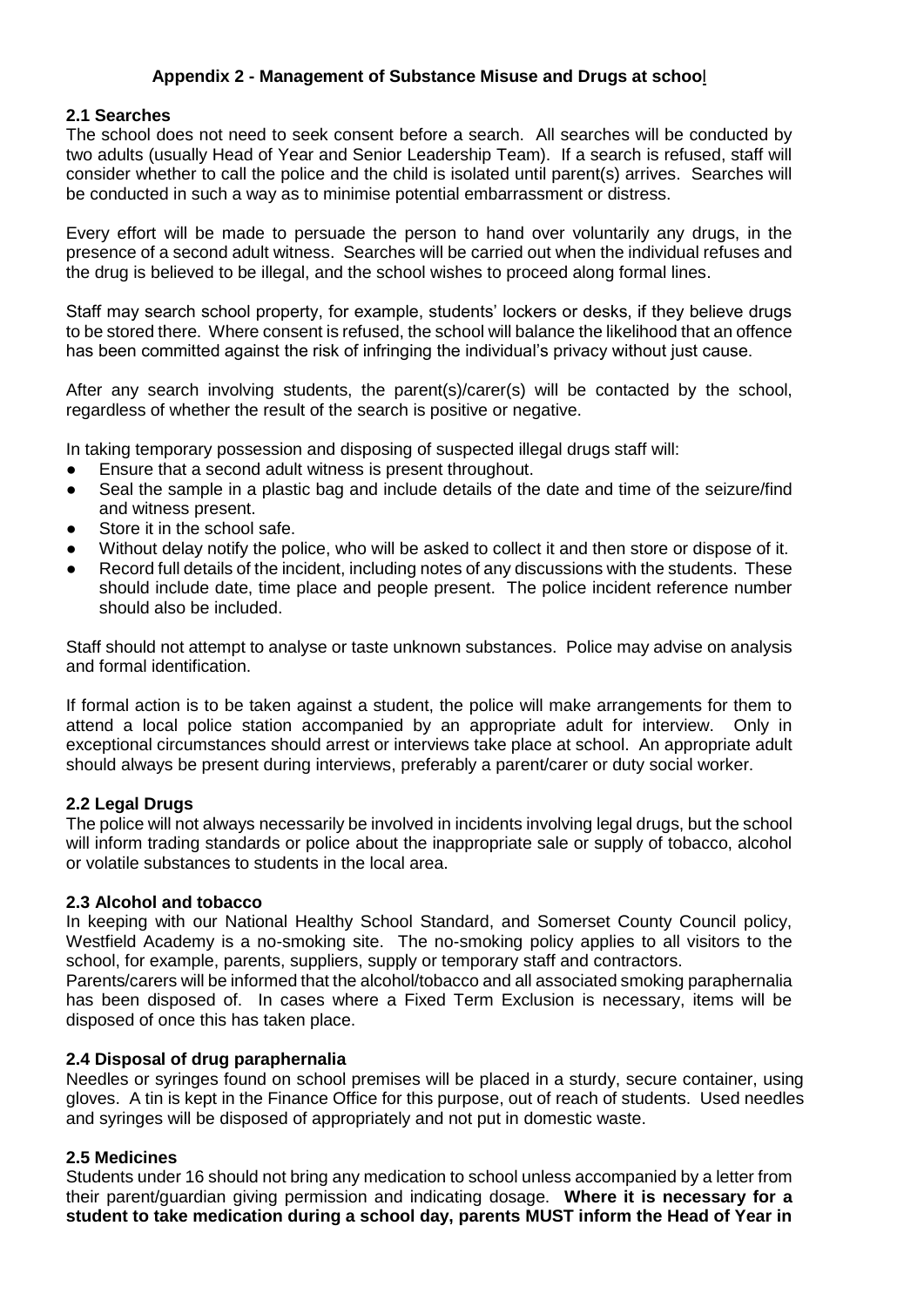**writing so that appropriate arrangements can be made**. This applies to both prescribed and non-prescribed treatments.

Unless needed in an emergency, all medicines should be kept secure in the Student Reception. No member of staff should take possession of medicine on behalf of children. Medicine containers should be labelled clearly with the dosage and student's name. It is the student's responsibility to remember to take medication and he/she must report to the appropriate office.

The exception to these rules will be in cases where medication may be needed in an emergency e.g. inhalers for asthma, epi-pens for adrenaline/epinephrine injection for anaphylaxis and emergency medication for epilepsy. In such cases the parents must inform the school what medication their child is carrying and take full responsibility for its use and safety. Students who use inhalers are encouraged to bring them to school everyday. The SENCO will be informed about any students who may need to use emergency medication in order to provide any necessary support and training for staff. **All Parents are given a medical consideration form and must complete it to inform the administration staff of any ailment their child may have and medications required, including permission to give paracetamol to students.** Some students with high tariff (life endangering) conditions will have their own Personal Medical Plan facilitated either by the SENCO or Head of Year and in consultation with parents.

Generally other medicines must never be given to students, not even paracetamol, either by teaching or office staff. Medication of this nature will only be administered if parents have signed the medical consent form. The office staff will then administer the correct dosage.

A record of the administration of **any medicine** must be kept in the Medicine Log located in Student Reception.

Parents/carers will be informed and will be asked to collect and dispose of unused or date-expired medicines.

#### **2.6 Volatile substances**

Some solvents or hazardous chemicals are legitimately used by school staff or students. These substances are stored securely (in line with regulations) and managed to prevent inappropriate access or use. Arrangements are set out in the school's Health & Safety Policy.

## **2.7 Staff with key responsibility for drugs:**

Management of drug related issues in school: Julie Strange (Assistant Headteacher) and Julie Coles (Designated Safeguarding Lead). If any member of staff has concerns about any drug related incident then they should immediately inform a member of the SLT.

#### **2.8 Police contact:**

First point of contact: dial 101 (police control room). Other contact details are available from Student Reception. If they are unavailable, a message should be left to contact the school.

#### **2.9 Referral and external support**

A referral to the County Substance Misuse Worker will always follow an incident which has received a Fixed Term Exclusion.

Heads of Year, SENCO and SLT are responsible for referral to agencies. A list of local support services and national helplines/websites is available for students and parents.

Students are made aware of the various internal and external support structures via Personal Development lessons and assemblies. Local Service Team support and national helplines/websites are advertised on House/Year notice boards or are available from the Health Clinic. Information is available from Heads of Year for individual students or parents as and when required.